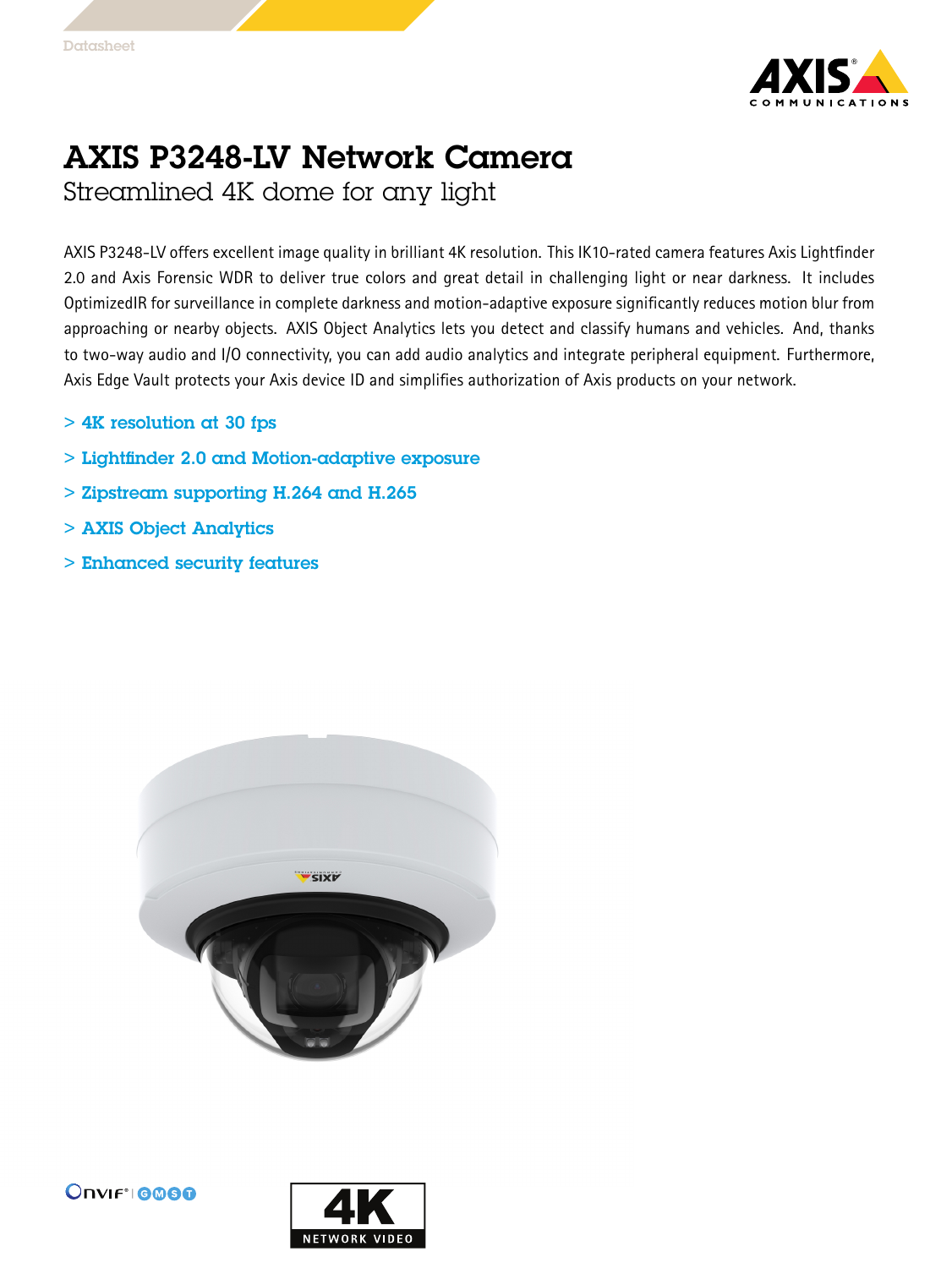## AXIS P3248-LV Network Camera

| Camera                                  |                                                                                                                                                                                                                                                                                                                                                                                                                                                                                                     |  |
|-----------------------------------------|-----------------------------------------------------------------------------------------------------------------------------------------------------------------------------------------------------------------------------------------------------------------------------------------------------------------------------------------------------------------------------------------------------------------------------------------------------------------------------------------------------|--|
| lmage sensor                            | 1/1.8" progressive scan RGB CMOS                                                                                                                                                                                                                                                                                                                                                                                                                                                                    |  |
| Lens                                    | Varifocal, 4.3-8.6 mm, F1.5<br>Horizontal field of view: 100°-53°<br>Vertical field of view: 54°-30°<br>Remote zoom and focus, P-Iris control, IR corrected                                                                                                                                                                                                                                                                                                                                         |  |
| Day and night                           | Automatically removable infrared-cut filter                                                                                                                                                                                                                                                                                                                                                                                                                                                         |  |
| Minimum<br>illumination                 | With Forensic WDR and Lightfinder 2.0:<br>Color: 0.14 lux at 50 IRE, F1.5<br><b>B/W:</b> 0 lux at 50 IRE, F1.5                                                                                                                                                                                                                                                                                                                                                                                      |  |
| Shutter speed                           | 1/8500 s to 1/5 s                                                                                                                                                                                                                                                                                                                                                                                                                                                                                   |  |
| Camera angle<br>adjustment              | Pan $\pm$ 180°, tilt $\pm$ 75°, rotation $\pm$ 175°                                                                                                                                                                                                                                                                                                                                                                                                                                                 |  |
| System on chip (SoC)                    |                                                                                                                                                                                                                                                                                                                                                                                                                                                                                                     |  |
| Model                                   | ARTPEC-7                                                                                                                                                                                                                                                                                                                                                                                                                                                                                            |  |
| Memory                                  | 2048 MB RAM, 512 MB Flash                                                                                                                                                                                                                                                                                                                                                                                                                                                                           |  |
| Compute<br>capabilities<br>Video        | Machine learning processing unit (MLPU)                                                                                                                                                                                                                                                                                                                                                                                                                                                             |  |
| Video<br>compression                    | H.264 (MPEG-4 Part 10/AVC) Baseline, Main and High Profiles<br>H.265 (MPEG-H Part 2/HEVC) Main Profile<br>Motion JPEG                                                                                                                                                                                                                                                                                                                                                                               |  |
| Resolution                              | 3840x2160 to 160x90                                                                                                                                                                                                                                                                                                                                                                                                                                                                                 |  |
| Frame rate                              | 25/30 fps with power line frequency 50/60 Hz                                                                                                                                                                                                                                                                                                                                                                                                                                                        |  |
| Video streaming                         | Multiple, individually configurable streams in H.264, H.265, and<br>Motion JPEG<br>Axis Zipstream technology for H.264 and H.265<br>Controllable frame rate and bandwidth<br>VBR/ABR/MBR H.264/H.265                                                                                                                                                                                                                                                                                                |  |
| Multi-view<br>streaming                 | Up to 2 individually cropped out view areas in full frame rate                                                                                                                                                                                                                                                                                                                                                                                                                                      |  |
| lmage settings                          | Compression, color saturation, brightness, sharpness, contrast,<br>local contrast, white balance, day/night threshold, tone<br>mapping, exposure control (including automatic gain control),<br>motion-adaptive exposure, exposure zones, defogging, Forensic<br>WDR: up to 120 dB depending on scene, barrel distortion<br>correction, fine tuning of low-light behavior, dynamic text and<br>image overlay, privacy masks, mirroring, rotation: 0°, 90°, 180°,<br>270°, including Corridor Format |  |
| Pan/Tilt/Zoom                           | Digital PTZ, preset positions                                                                                                                                                                                                                                                                                                                                                                                                                                                                       |  |
| Audio                                   |                                                                                                                                                                                                                                                                                                                                                                                                                                                                                                     |  |
| Audio streaming                         | Full duplex                                                                                                                                                                                                                                                                                                                                                                                                                                                                                         |  |
| Audio encoding                          | 24bit LPCM, AAC-LC 8/16/32/44.1/48 kHz, G.711 PCM 8 kHz,<br>G.726 ADPCM 8 kHz, Opus 8/16/48 kHz<br>Configurable bit rate                                                                                                                                                                                                                                                                                                                                                                            |  |
| Audio<br>input/output                   | External microphone input, line input, digital input with ring<br>power, line output, automatic gain control<br>Two-way audio connectivity via optional AXIS T61 Audio and I/O<br>Interfaces with portcast technology                                                                                                                                                                                                                                                                               |  |
| Network                                 |                                                                                                                                                                                                                                                                                                                                                                                                                                                                                                     |  |
| Security                                | Password protection, IP address filtering, HTTPS <sup>a</sup> encryption,<br>IEEE 802.1X (EAP-TLS) <sup>a</sup> network access control, digest<br>authentication, user access log, centralized certificate<br>management, brute force delay protection, signed firmware,<br>secure boot, signed video, Axis Edge Vault, Axis device ID                                                                                                                                                              |  |
| Supported<br>protocols                  | IPv4, IPv6 USGv6, ICMPv4/ICMPv6, HTTP, HTTP/2, HTTPS <sup>a</sup> ,<br>TLS <sup>a</sup> , QoS Layer 3 DiffServ, FTP, SFTP, CIFS/SMB, SMTP, mDNS<br>(Bonjour), UPnP®, SNMP v1/v2c/v3 (MIB-II), DNS/DNSv6, DDNS,<br>NTP, RTSP, RTP, SRTP, TCP, UDP, IGMP, RTCP, ICMP, DHCPv4/v6,<br>ARP, SOCKS, SSH, SIP, LLDP, CDP, MQTT v3.1.1, Syslog, Link-Local<br>address (ZeroConf)                                                                                                                            |  |
| System integration                      |                                                                                                                                                                                                                                                                                                                                                                                                                                                                                                     |  |
| Application<br>Programming<br>Interface | Open API for software integration, including VAPIX <sup>®</sup> and<br>AXIS Camera Application Platform; specifications at axis.com<br>One-click cloud connection<br>ONVIF® Profile G, ONVIF® Profile M, ONVIF® Profile S, and<br>ONVIF <sup>®</sup> Profile T, specification at onvif.org                                                                                                                                                                                                          |  |

|                                 | Support for Session Initiation Protocol (SIP) for integration with<br>Voice over IP (VoIP) systems, peer to peer or integrated with<br>SIP/PBX                                                                                                                                                                                                                 |
|---------------------------------|----------------------------------------------------------------------------------------------------------------------------------------------------------------------------------------------------------------------------------------------------------------------------------------------------------------------------------------------------------------|
|                                 | Event conditions Analytics, external input, supervision of input, edge storage<br>events, virtual inputs through API<br>MQTT subscribe                                                                                                                                                                                                                         |
| <b>Event actions</b>            | Record video: SD card and network share<br>Upload of images or video clips: FTP, SFTP, HTTP, HTTPS, network<br>share, and email<br>Pre- and post-alarm video or image buffering for recording or<br>upload<br>Notification: email, HTTP, HTTPS, TCP, and SNMP trap<br>MQTT publish<br>Overlay text, external output activation, play audio clip, make call     |
| Data streaming                  | Event data                                                                                                                                                                                                                                                                                                                                                     |
| Built-in<br>installation aids   | Pixel counter, remote focus, remote zoom<br>OptimizedIR with adjustable IR illumination intensity                                                                                                                                                                                                                                                              |
| Analytics                       |                                                                                                                                                                                                                                                                                                                                                                |
| <b>AXIS Object</b><br>Analytics | Object classes: humans, vehicles<br>Trigger conditions: line crossing, object in area<br>Up to 10 scenarios<br>Metadata visualized with color-coded bounding boxes<br>Polygon include/exclude areas<br>Perspective configuration<br><b>ONVIF Motion Alarm event</b>                                                                                            |
| <b>Applications</b>             | Included<br><b>AXIS Object Analytics</b><br>AXIS Motion Guard, AXIS Fence Guard, AXIS Loitering Guard<br>AXIS Video Motion Detection, active tampering alarm<br>Audio detection<br>Supported<br>AXIS Live Privacy Shield<br>Support for AXIS Camera Application Platform enabling<br>installation of third-party applications, see <i>axis.com/acap</i>        |
| General                         |                                                                                                                                                                                                                                                                                                                                                                |
| Casing                          | IP52-rated, IK10 impact-resistant polycarbonate casing with<br>hard-coated dome and dehumidifying membrane<br>Encapsulated electronics and captive screws<br>Color: white NCS S 1002-B<br>For repainting instructions and impact on warranty, contact<br>your Axis partner.                                                                                    |
| Mounting                        | Mounting bracket with holes for junction box (double-gang,<br>single-gang, and 4" octagon) and for wall or ceiling mount<br>1/4"-20 UNC tripod screw thread                                                                                                                                                                                                    |
| Sustainability                  | PVC free                                                                                                                                                                                                                                                                                                                                                       |
| Power                           | Power over Ethernet (PoE) IEEE 802.3af/802.3at Type 1 Class 3<br>Typical 8.2 W, max 11.4 W                                                                                                                                                                                                                                                                     |
| Connectors                      | RJ45 10BASE-T/100BASE-TX/1000BASE-T PoE<br>$1/0$ : 4-pin 2.5 mm (0.098 in) terminal block for 1 supervised<br>digital input and 1 digital output (12 V DC output, max. load<br>25 mA)<br>Audio: 4-pin 2.5 mm (0.098 in) terminal block for audio in and<br>out<br>Audio and I/O connectivity via AXIS T61 Audio and I/O Interfaces<br>with portcast technology |
| <b>IR</b> illumination          | OptimizedIR with power-efficient, long-life 850 nm IR LEDs<br>Range of reach 40 m (130 ft) or more depending on the scene                                                                                                                                                                                                                                      |
| Storage                         | Support for microSD/microSDHC/microSDXC card<br>Support for SD card encryption (AES-XTS-Plain64 256bit)<br>Recording to network-attached storage (NAS)<br>For SD card and NAS recommendations see axis.com                                                                                                                                                     |
| Operating<br>conditions         | 0 °C to 50 °C (32 °F to 122 °F)<br>Humidity 10-85% RH (non-condensing)                                                                                                                                                                                                                                                                                         |
| Storage<br>conditions           | -40 °C to 65 °C (-40 °F to 149 °F)<br>Humidity 5-95% RH (non-condensing)                                                                                                                                                                                                                                                                                       |
| Approvals                       | <b>EMC</b><br>EN 55032 Class A, EN 55035, EN 61000-3-2, EN 61000-3-3,<br>EN 61000-6-1, EN 61000-6-2, FCC Part 15 Subpart B Class A,<br>ICES-3(A)/NMB-3(A), VCCI Class A, RCM AS/NZS CISPR 32 Class A,<br>KC KN32 Class A, KC KN35                                                                                                                              |